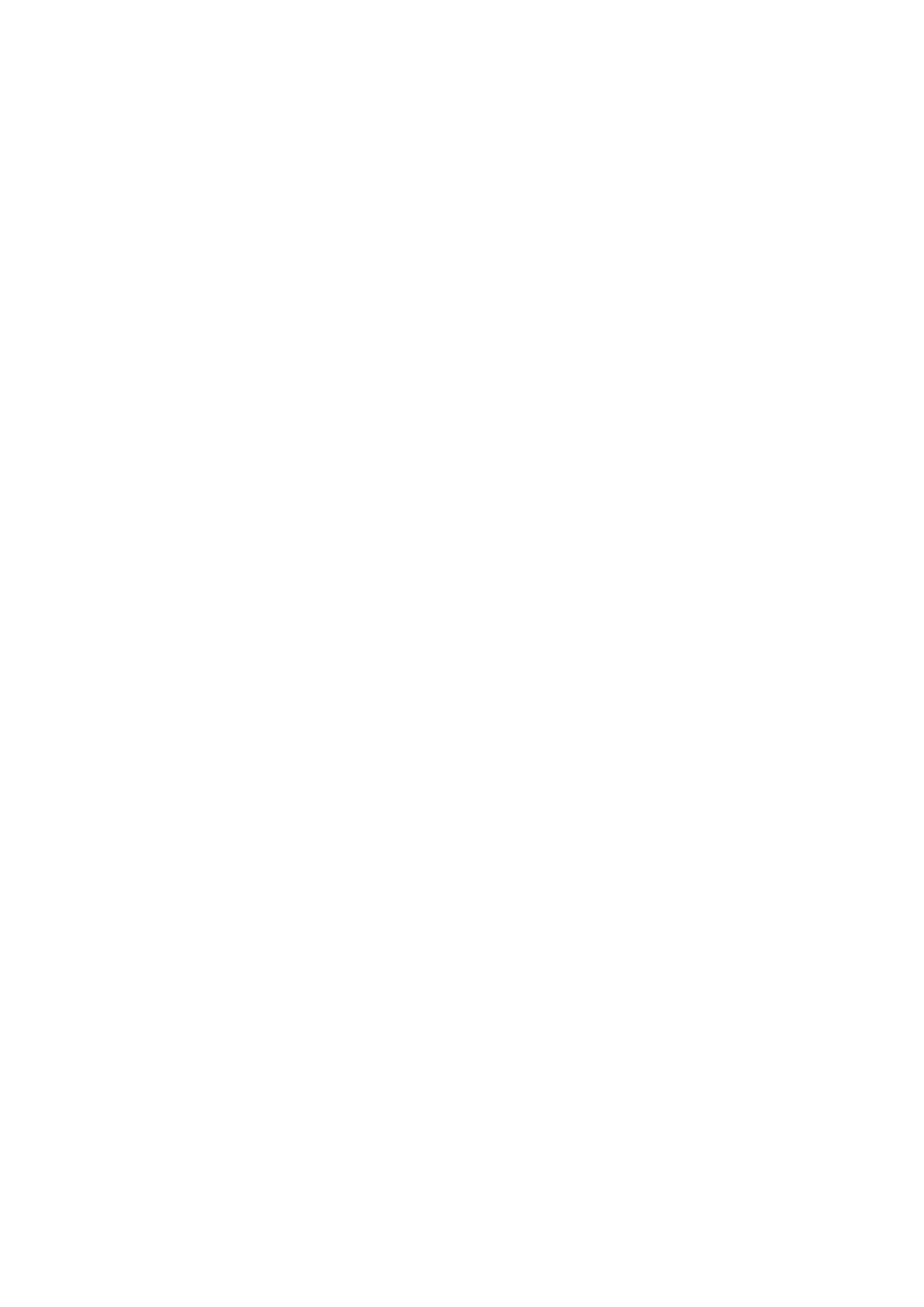*I certify that this public bill, which originated in the Legislative Assembly, has finally passed the Legislative Council and the Legislative Assembly of New South Wales.*

> *Clerk of the Legislative Assembly. Legislative Assembly, Sydney, , 2013*



New South Wales

# **Aboriginal Land Rights Amendment Bill 2013**

Act No , 2013

An Act to amend the *Aboriginal Land Rights Act 1983* with respect to the functions, officers and staff of Aboriginal Land Councils; and for other purposes.

*I have examined this bill and find it to correspond in all respects with the bill as finally passed by both Houses.*

*Assistant Speaker of the Legislative Assembly.*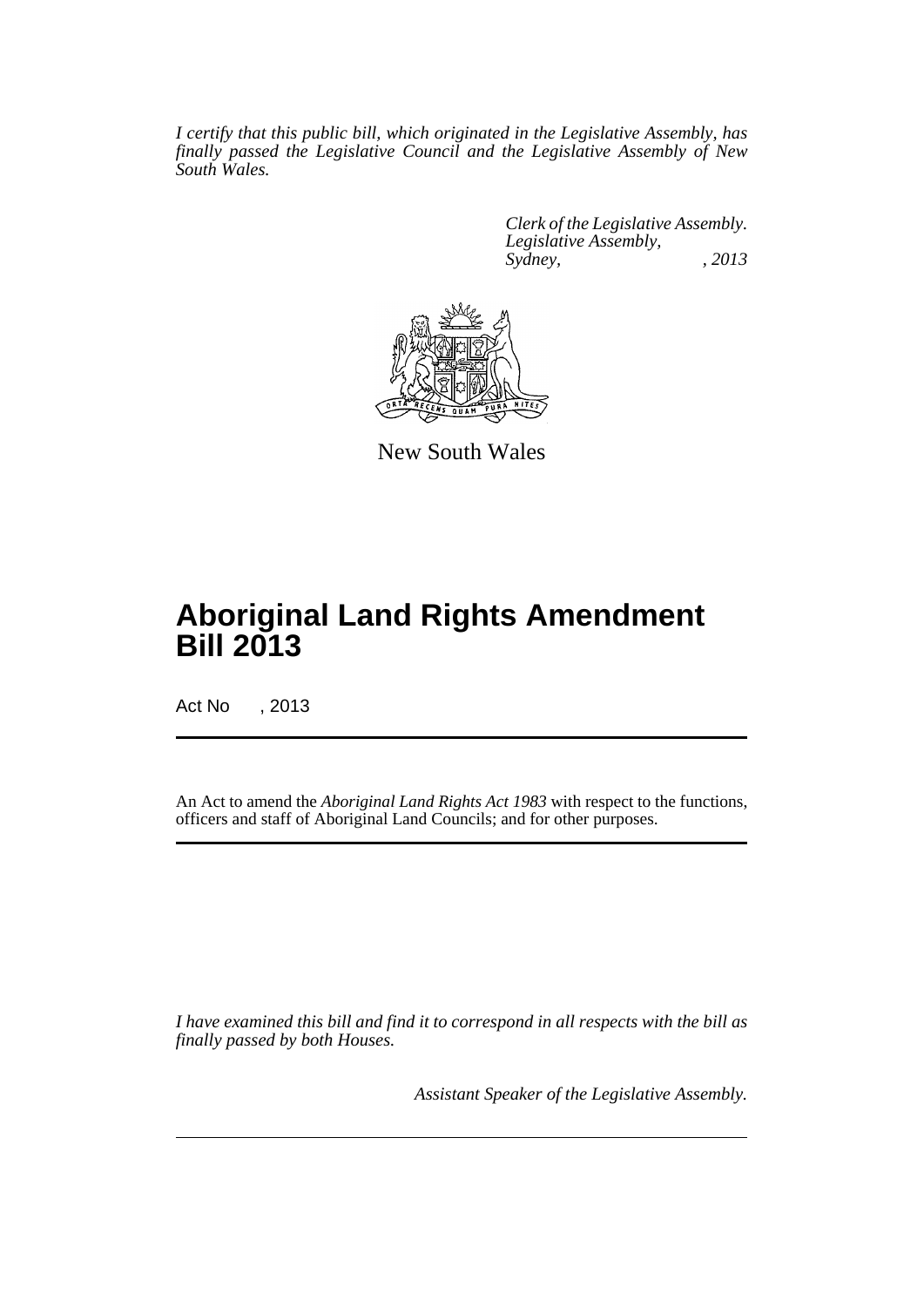## <span id="page-3-0"></span>**The Legislature of New South Wales enacts:**

## **1 Name of Act**

This Act is the *Aboriginal Land Rights Amendment Act 2013*.

## <span id="page-3-1"></span>**2 Commencement**

- (1) Except as provided by subsection (2), this Act commences on the date of assent to this Act.
- (2) The amendment of section 63, and the repeal of sections 162 (3) and 163, of the *Aboriginal Land Rights Act 1983* by this Act commence on 1 January 2014.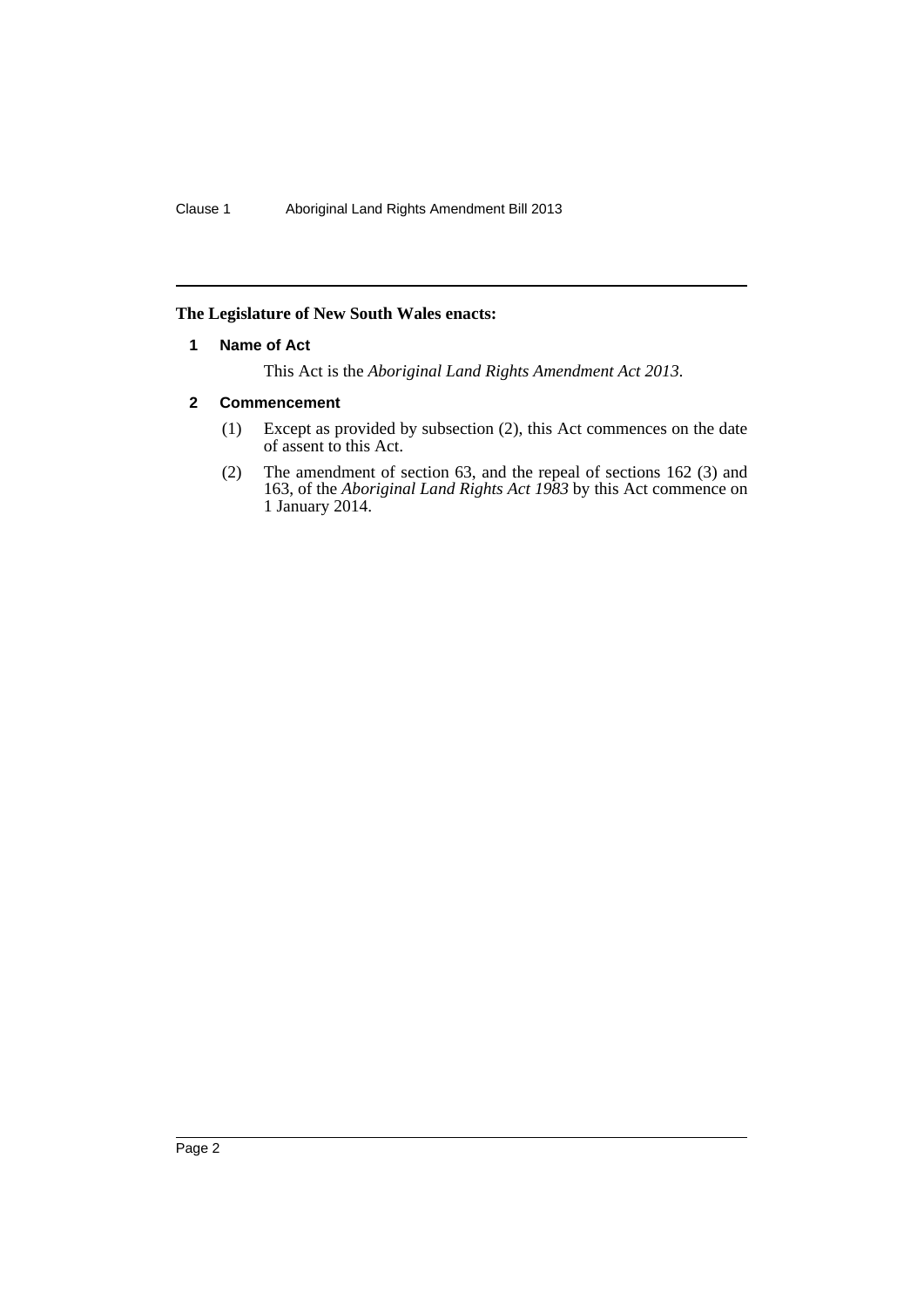Amendment of Aboriginal Land Rights Act 1983 No 42 Schedule 1

# <span id="page-4-0"></span>**Schedule 1 Amendment of Aboriginal Land Rights Act 1983 No 42**

**[1] Sections 37 (3) (c) and (4), 39 (4), 40 (4), 42D (1) (e), 42G (3) (c) and (5) (c) (ii), 47 and 48 (1) (a) and (5) (c)**

Omit "Aborigines" wherever occurring. Insert instead "Aboriginal persons".

**[2] Section 38 Purchase, lease etc of property**

Omit section 38 (4).

## **[3] Section 38 (5)**

Omit "joint tenants (without the benefit of survivorship)". Insert instead "tenants in common".

**[4] Section 42D Land dealings by New South Wales Aboriginal Land Council** Omit section 42D (1) (c).

## **[5] Section 42E Approval required for land dealings by Local Aboriginal Land Councils**

Omit section 42E (3).

## **[6] Section 42T**

Omit the section. Insert instead:

## **42T Amount of community development levy**

- (1) The amount of the community development levy payable for a dutiable transaction is the prescribed percentage (if any) of the amount of duty in respect of the transaction calculated as if duty were chargeable on the transaction at the rate specified in section 32 (1) of the *Duties Act 1997*.
- (2) In calculating the community development levy, any arrangement for the payment of the levy by a person other than the Local Aboriginal Land Council concerned is to be disregarded.

## **[7] Section 42W Regulations**

Insert "(with or without modifications)" after "*Duties Act 1997*" in section 42W (a).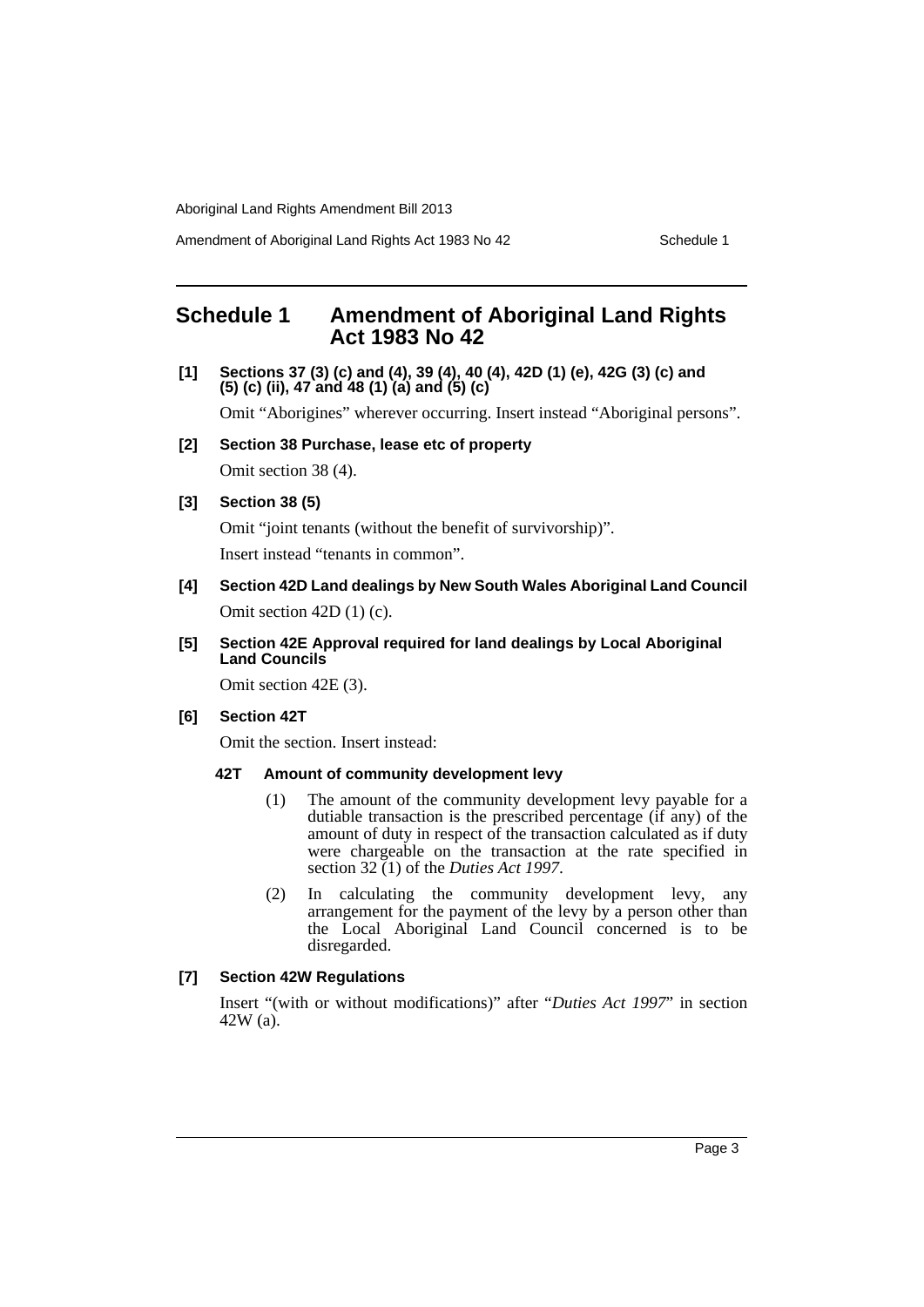Schedule 1 Amendment of Aboriginal Land Rights Act 1983 No 42

#### **[8] Section 44 Proceedings for non-payment of certain rates for Aboriginal lands barred**

Omit section 44 (b)–(d). Insert instead:

- (b) the *Sydney Water Act 1994*,
- (c) the *Hunter Water Act 1991*, or
- (d) the *Water Management Act 2000*,

#### **[9] Section 52E Delegation of functions by Local Aboriginal Land Councils**

Omit section 52E (1). Insert instead:

- (1) A Local Aboriginal Land Council may, by resolution, delegate to the Board, any of the functions of the Council with respect to the acquisition of land other than:
	- (a) this power of delegation, and
	- (b) any function under this or any other Act that is expressly required to be exercised by resolution of the voting members of the Council.

## **[10] Section 52G Functions exercised by Council resolution**

Omit section 52G (b).

## **[11] Section 52G (2)**

Insert at the end of section 52G:

(2) For the avoidance of doubt, subsection (1) (f) requires a resolution of the Council confirming receipt by the Council of the annual budget and financial statements, not a resolution approving the contents of the annual budget and financial statements.

#### **[12] Section 59 Updating and consolidation of membership rolls**

Omit section 59 (4).

#### **[13] Section 62 Functions of Boards of Local Aboriginal Land Councils**

Insert after section 62 (1):

- (1A) Without limiting subsection (1), a Board of a Local Aboriginal Land Council may, subject to any directions of the Council, exercise:
	- (a) any of the functions of the Council on behalf of the Council, other than any function that under this or any other Act that is expressly required to be exercised by resolution of the voting members of the Council, and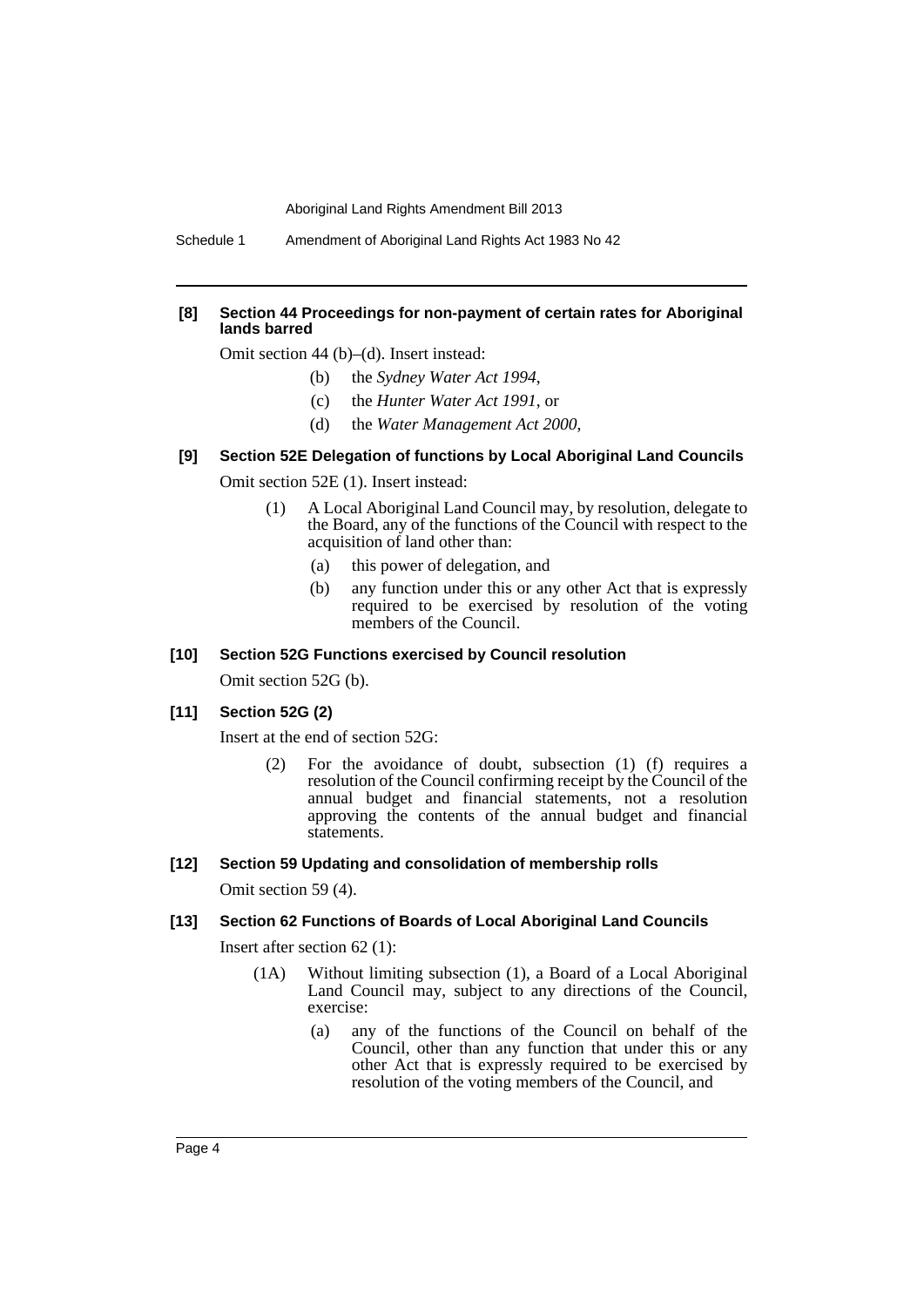(b) any function delegated to the Board under section 52E.

### **[14] Section 63 Board members**

Omit section 63 (2). Insert instead:

- (2) A person is not qualified to be nominated to stand for election, or to be elected, as a Board member of a Local Aboriginal Land Council if, at the time of the nomination or election, any of the following applies to the person:
	- (a) the person is not a voting member of the Council,
	- (b) the person is suspended or disqualified from holding office as a Board member or is suspended from membership of the Council,
	- (c) the person has not attended at least 2 meetings of the Council in the last 12 months.
- (2A) Subsection (2) (c) does not apply if an administrator was appointed to perform all of the functions of the Local Aboriginal Land Council for all or part of the relevant 12-month period.
- (2B) A person may nominate another person to stand for election as a Board member of a Local Aboriginal Land Council if, at the time of the nomination, all of the following apply to the person:
	- (a) the person is a voting member of the Council, and
	- (b) the person is not suspended from membership of the Council, and
	- (c) the person has attended at least 2 meetings of the Council in the last 12 months.

## **[15] Section 63 (8)**

Insert after section 63 (7):

Without limiting subsection (7), the regulations may make provision with respect to the nomination of persons to stand for election as a Board member of a Local Aboriginal Land Council.

### **[16] Section 65 Training for Board members**

Omit "for the first time" from section 65 (1).

## **[17] Section 65 (5) (a)**

Insert "has previously undergone training under this section or" before "already has".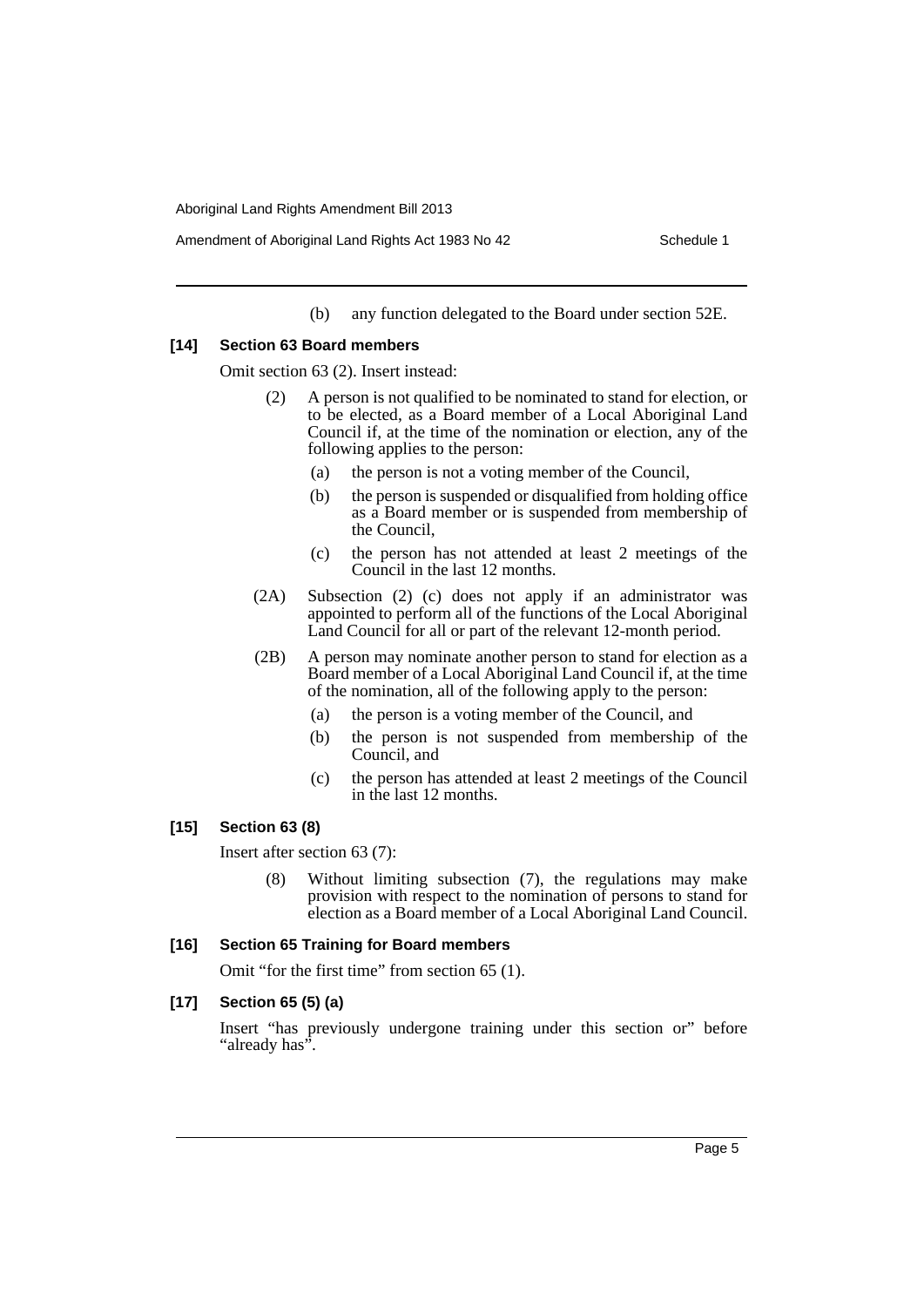Schedule 1 Amendment of Aboriginal Land Rights Act 1983 No 42

#### **[18] Section 66 Grounds for disqualification from office**

Omit section 66 (1) (k). Insert instead:

(k) was, within the last 5 years, an officer of the Local Aboriginal Land Council immediately before an administrator was appointed for the Council, or

#### **[19] Section 66 (1) (m)**

Insert "(other than on the ground that the person is an employee of, or consultant to, the New South Wales Aboriginal Land Council)" after "councillor".

#### **[20] Section 66 (4)**

Insert after section 66 (3):

(4) Despite subsection (1) (j), a person is not disqualified from holding office as a Board member of a Local Aboriginal Land Council (and is taken not to have been disqualified from holding office at the time of the person's nomination) on the ground that the person is an employee of, or a consultant to, the Council if the person resigns as an employee of, or as a consultant to, the Council as soon as practicable after becoming aware of the result of the election.

#### **[21] Section 68 Casual vacancy**

Insert at the end of the section:

(2) A casual vacancy in the office of a Board member occurs when a person who is disqualified from holding office as a Board member is declared (or purportedly declared) to have been elected to the office despite, at the time of nomination or election, not being qualified to be nominated to stand for election or to be elected.

## **[22] Sections 70 (1), 71 (a), 136 (1) and 137 (a)**

Omit "Supreme Court" wherever occurring.

Insert instead "Land and Environment Court".

#### **[23] Section 72 Delegation by Boards**

Omit "any person or body" from section 72 (1).

Insert instead "the chief executive officer of the Local Aboriginal Land Council, or to any other person or body prescribed by the regulations,".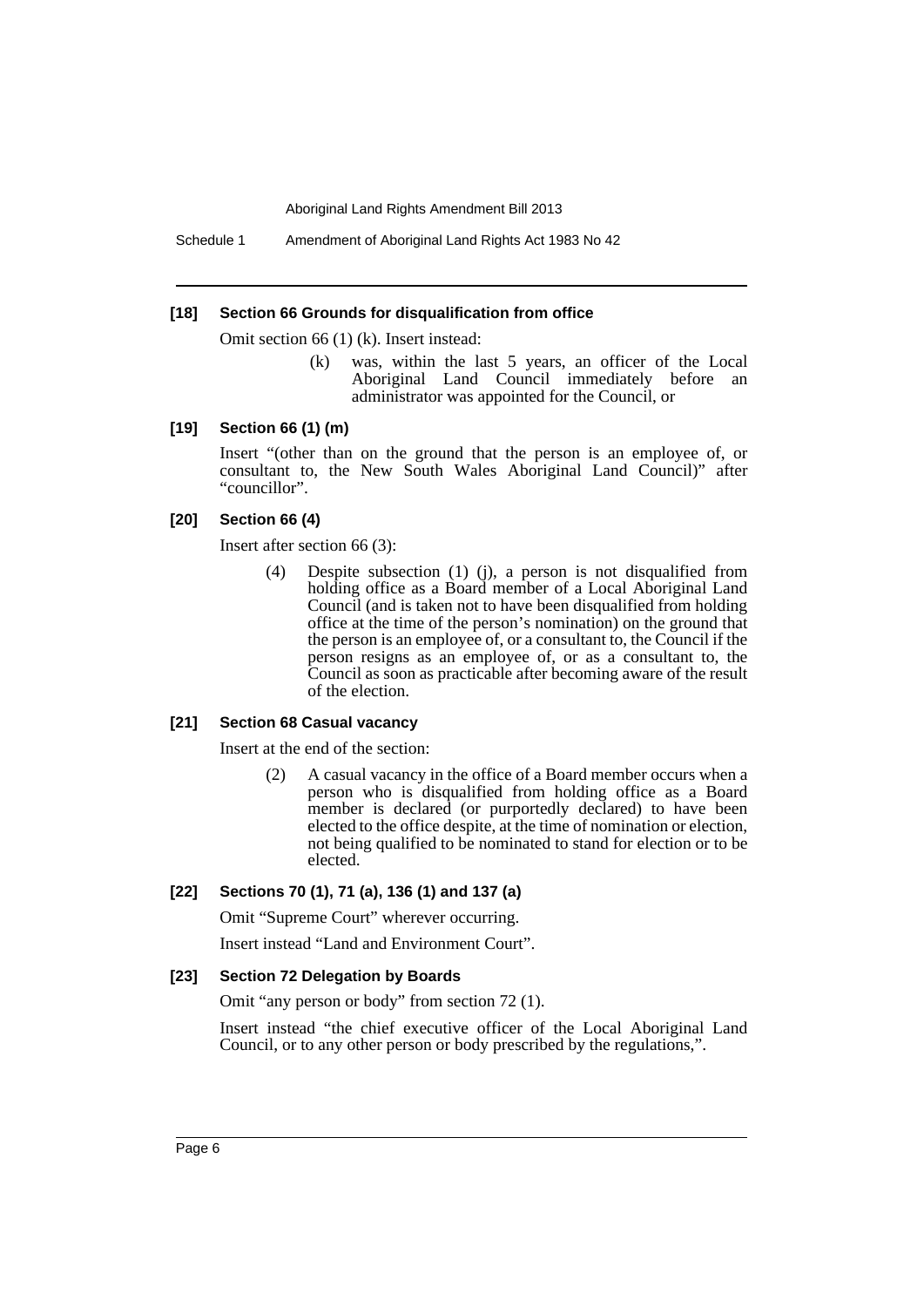Amendment of Aboriginal Land Rights Act 1983 No 42 Schedule 1

## **[24] Section 78A Chief executive officer**

Insert after section 78A (2):

The chief executive officer may delegate to any member of staff of the Local Aboriginal Land Council any of the functions of the chief executive officer, other than this power of delegation.

#### **[25] Section 79 Certain persons must not be employed**

Omit "or Regional" from section 79 (2).

## **[26] Section 79 (5)**

Insert after section 79 (4):

(5) Subsection (4) does not prevent a member of staff of the New South Wales Aboriginal Land Council from being seconded to the staff of a Local Aboriginal Land Council.

## **[27] Section 79A**

Omit the section. Insert instead:

#### **79A Advertising vacancies**

- (1) If it is proposed to make an appointment to the vacant position of chief executive officer of a Local Aboriginal Land Council (other than the appointment of a person to act in the position), the Board must ensure that the vacancy is advertised in the manner prescribed by the regulations.
- (2) If it is proposed to make an appointment to a vacant position in the staff of a Local Aboriginal Land Council (other than the chief executive officer), the chief executive officer must advertise the vacancy in such manner as the chief executive officer considers appropriate.
- (3) The chief executive officer need not advertise a vacant position in the circumstances prescribed by the regulations.

## **[28] Section 110**

Omit the section. Insert instead:

#### **110 Report on actions to increase membership of Local Aboriginal Land Councils**

The New South Wales Aboriginal Land Council is to include in its annual report a report of the actions it has taken to increase the membership of Local Aboriginal Land Councils.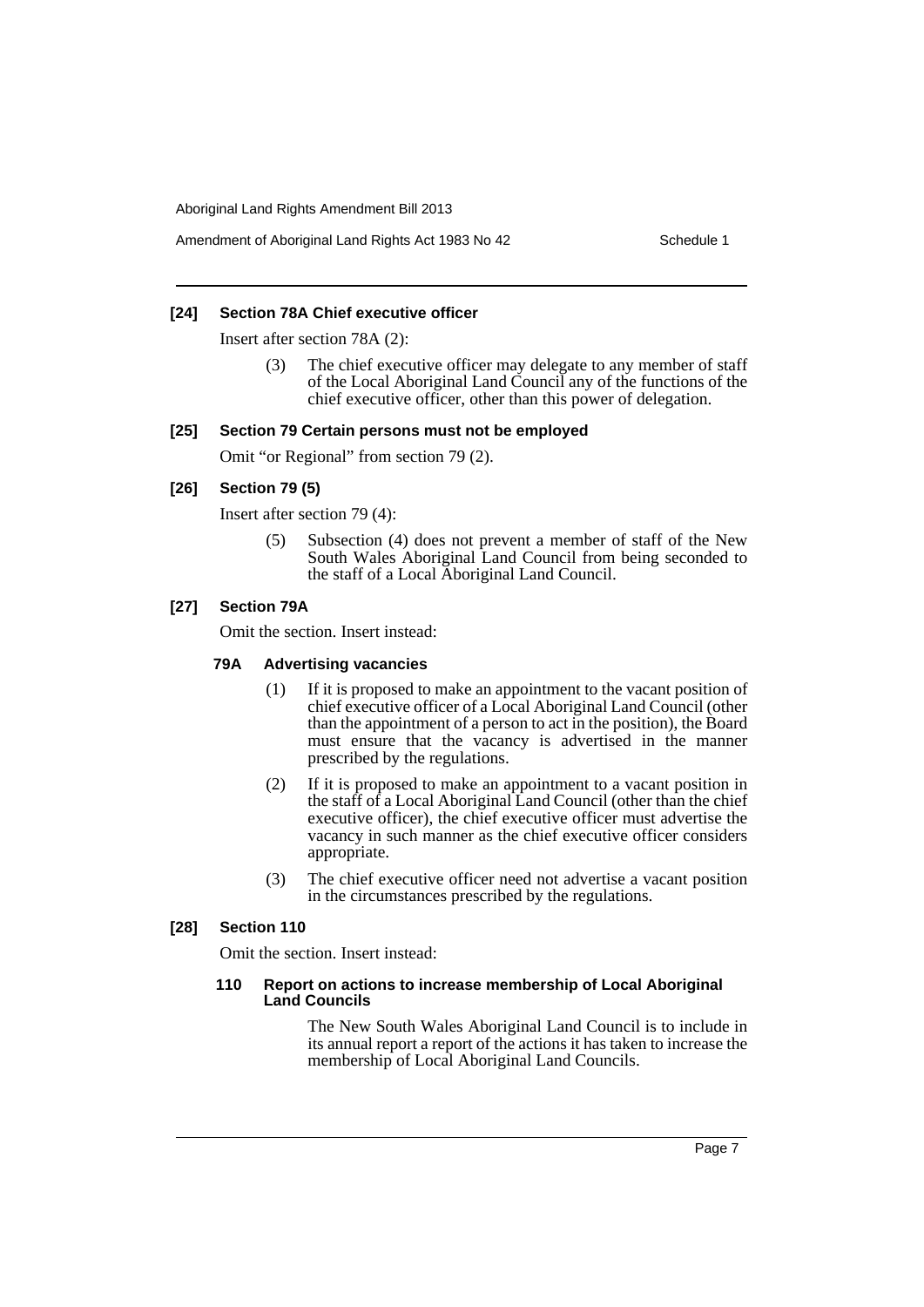Schedule 1 Amendment of Aboriginal Land Rights Act 1983 No 42

#### **[29] Section 116 Delegation by New South Wales Aboriginal Land Council**

Omit "use, management, control, holding or" from section 116 (1) (c).

#### **[30] Section 121 Election of councillors**

Omit section 121 (4). Insert instead:

- (4) A person is not qualified to be nominated to stand for election, or to be elected, as a councillor to represent a Region if, at the time of the nomination or election, either of the following applies to the person:
	- (a) the person is not a voting member of a Local Aboriginal Land Council the area of which is within the Region,
	- (b) the person is disqualified from holding office as a councillor of the New South Wales Aboriginal Land Council.

## **[31] Section 121 (7)**

Insert after section 121 (6):

(7) The regulations may make provision with respect to the nomination of persons to stand for election as a councillor to represent a Region.

## **[32] Section 132 Grounds for disqualification from office**

Omit section 132 (1) (j). Insert instead:

(j) was, within the last 5 years, an officer of the Council immediately before an administrator was appointed for the Council, or

#### **[33] Section 132 (4)**

Insert after section 132 (3):

- (4) Despite subsection (1) (h), a person is not disqualified from holding office as a councillor of the Council on the ground that the person is an employee of, or consultant to, the Council (and is taken not to have been disqualified from holding office at the time of the person's nomination) if:
	- (a) the person takes a leave of absence from employment with the Council in accordance with section 132A, and
	- (b) if the person is elected to the Council, the person resigns from their employment with, or as a consultant to, the Council as soon as practicable after becoming aware of the result of the election.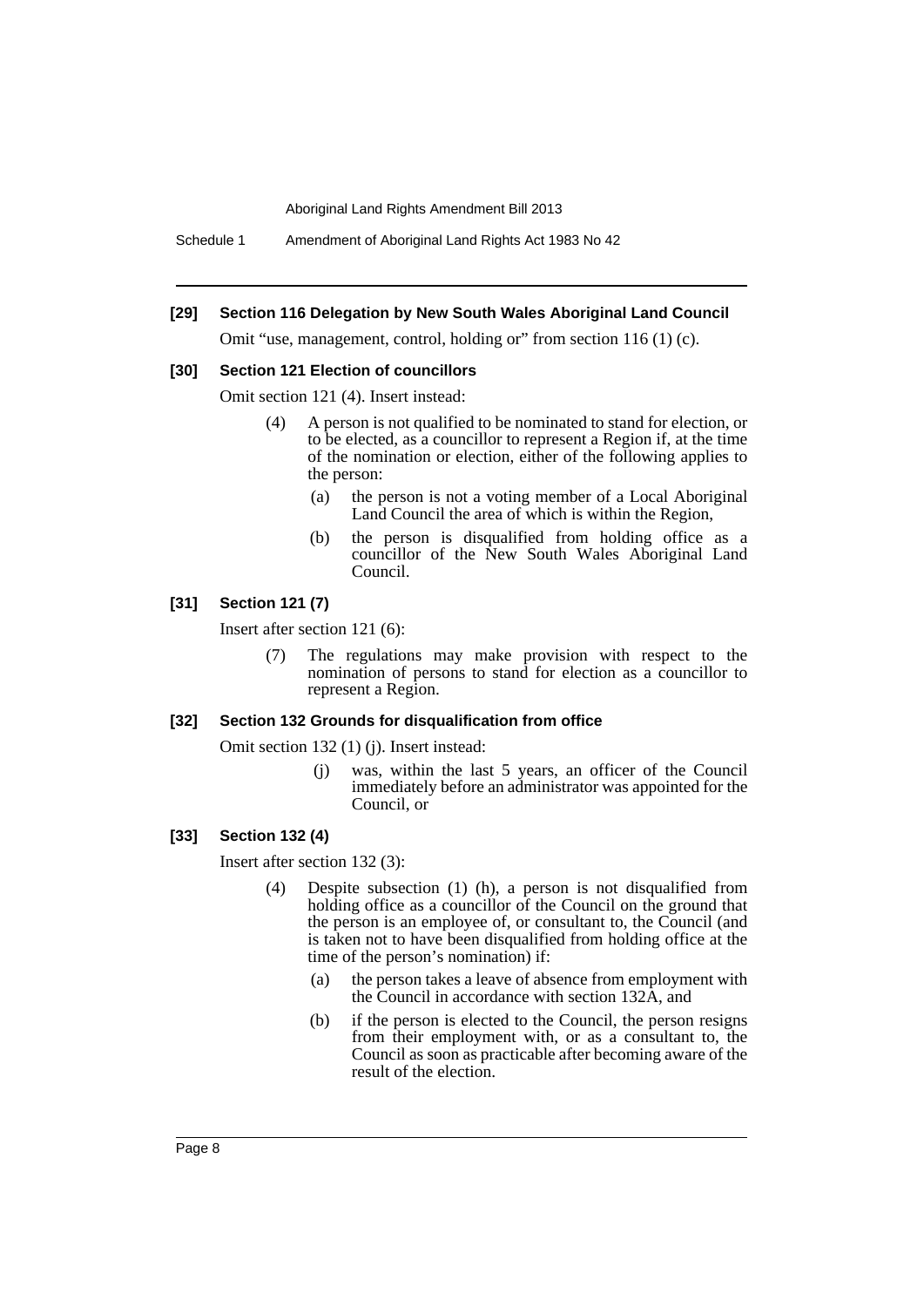Amendment of Aboriginal Land Rights Act 1983 No 42 Schedule 1

## **[34] Section 132A**

Insert after section 132:

### **132A Leave of absence for employees nominated to Council**

- (1) If a person who is employed by the New South Wales Aboriginal Land Council is nominated to stand for election as a councillor, the person is required to be granted, and to take, leave of absence from the day following the day on which the person was nominated until the day on which the result of the election is declared.
- (2) Unless the person is entitled to paid leave (and duly applies for such leave), any leave of absence under this section is to be leave without pay.

## **[35] Section 133 Vacancy in office**

Omit ", or" from section 133 (e).

## **[36] Section 133 (f)**

Omit the paragraph.

### **[37] Section 134 Casual vacancy**

Insert at the end of the section:

(2) A casual vacancy in the office of a councillor occurs when a person who is disqualified from holding office as a councillor is declared (or purportedly declared) to have been elected to the office despite, at the time of nomination or election, not being qualified to be nominated to stand for election or to be elected.

## **[38] Section 143A**

Omit the section. Insert instead:

### **143A Advertising vacancies**

- (1) If it is proposed to make an appointment to the vacant position of Chief Executive Officer of the New South Wales Aboriginal Land Council (other than the appointment of a person to act in the position), the Council must ensure that the vacancy is advertised in the manner prescribed by the regulations.
- (2) If it is proposed to make an appointment to a vacant position in the staff of the New South Wales Aboriginal Land Council (other than the Chief Executive Officer), the Chief Executive Officer must advertise the vacancy in such manner as the Chief Executive Officer considers appropriate.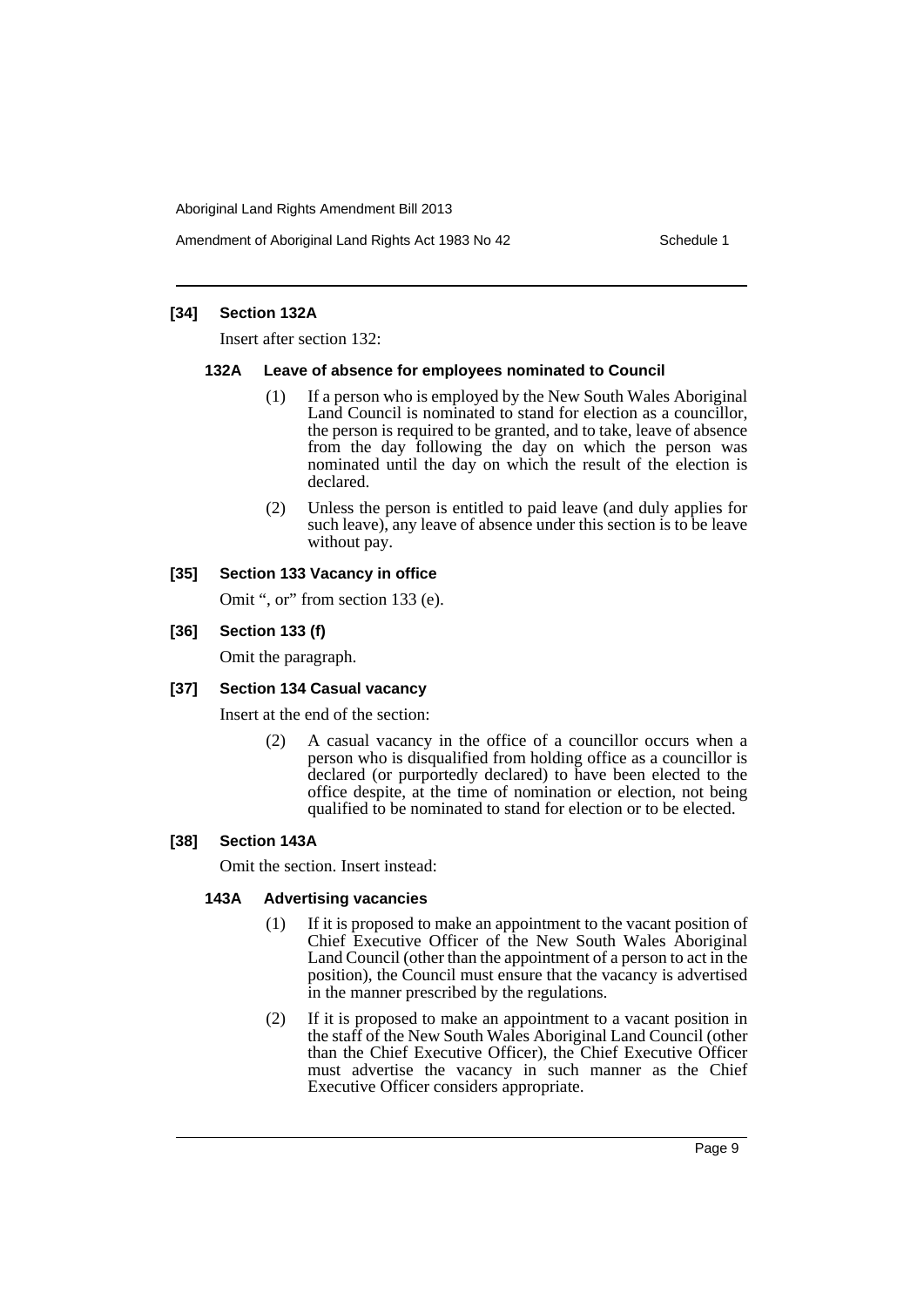Schedule 1 Amendment of Aboriginal Land Rights Act 1983 No 42

(3) The Chief Executive Officer need not advertise a vacant position in the circumstances prescribed by the regulations.

#### **[39] Section 144 Certain persons must not be employed**

Insert at the end of the section:

- (2) A person who is a councillor must not be employed as a member of staff of the New South Wales Aboriginal Land Council while the person is such a councillor.
- (3) A person who is a consultant to a Local Aboriginal Land Council must not be employed as a member of staff of the New South Wales Aboriginal Land Council while the person is such a consultant.
- (4) A member of staff of a Local Aboriginal Land Council must not be employed as a member of staff of the New South Wales Aboriginal Land Council while the person is such a member of staff.
- (5) Subsection (4) does not prevent a member of staff of a Local Aboriginal Land Council from being seconded to the staff of the New South Wales Aboriginal Land Council.

#### **[40] Section 149 NSW Aboriginal Land Council Account**

Omit "travelling and other allowances to Board members and" from section 149 (4) (c).

#### **[41] Section 152 Local Aboriginal Land Council Accounts**

Insert ", including travelling and other allowances to Board members" after "this Act" in section  $152(3)$  (b).

#### **[42] Section 153 Local Aboriginal Land Councils to keep accounts**

Omit section 153 (3). Insert instead:

- (3) The financial statements must be submitted for verification and certification to an auditor appointed by the Local Aboriginal Land Council concerned from a list of auditors kept by the New South Wales Aboriginal Land Council.
- (3A) The regulations may make provision for or with respect to the following:
	- (a) the manner in which the list of auditors is to be kept by the New South Wales Aboriginal Land Council,
	- (b) the qualifications required for auditors included in the list.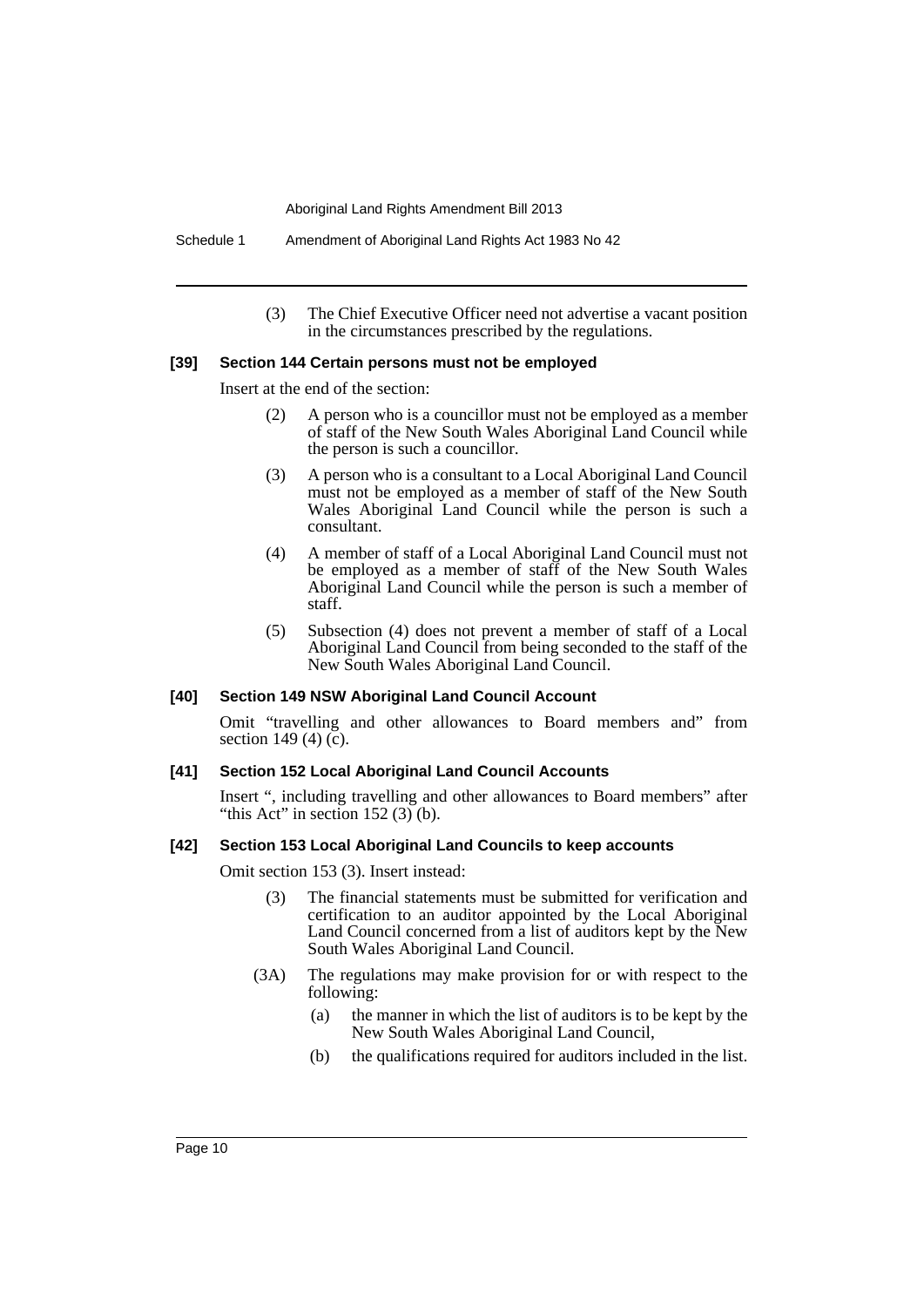**[43] Section 162 Funding Agreements** Omit section 162 (3).

- **[44] Section 163 Cessation of funding** Omit the section.
- **[45] Section 181F Suspension by Registrar for misbehaviour** Omit section 181F (3).
- **[46] Section 222 Administrators—Local Aboriginal Land Councils** Omit ", 158 or 159" from section 222 (1) (c). Insert instead "or 158".
- **[47] Section 242 Exclusion of personal liability**

Insert after section 242 (1) (c):

(c1) a member of staff of an Aboriginal Land Council,

## **[48] Section 242 (1)**

Insert ", member of staff" after "Chief Executive Officer" where secondly occurring.

## **[49] Section 243A**

Insert after section 243:

## **243A Effect of suspension of Board members and councillors**

A councillor or Board member, while suspended from office under this Act:

- (a) is not entitled to exercise any functions of the office, and
- (b) is not entitled to any fee or other remuneration to which he or she would otherwise be entitled as the holder of the office.

## **[50] Section 246A**

Insert after section 246:

## **246A Correction of errors in documents**

- (1) This section applies to a resolution of an Aboriginal Land Council or a certificate issued under this Act by an Aboriginal Land Council.
- (2) The Chairperson of an Aboriginal Land Council may, on the application of a person or on the Chairperson's own initiative,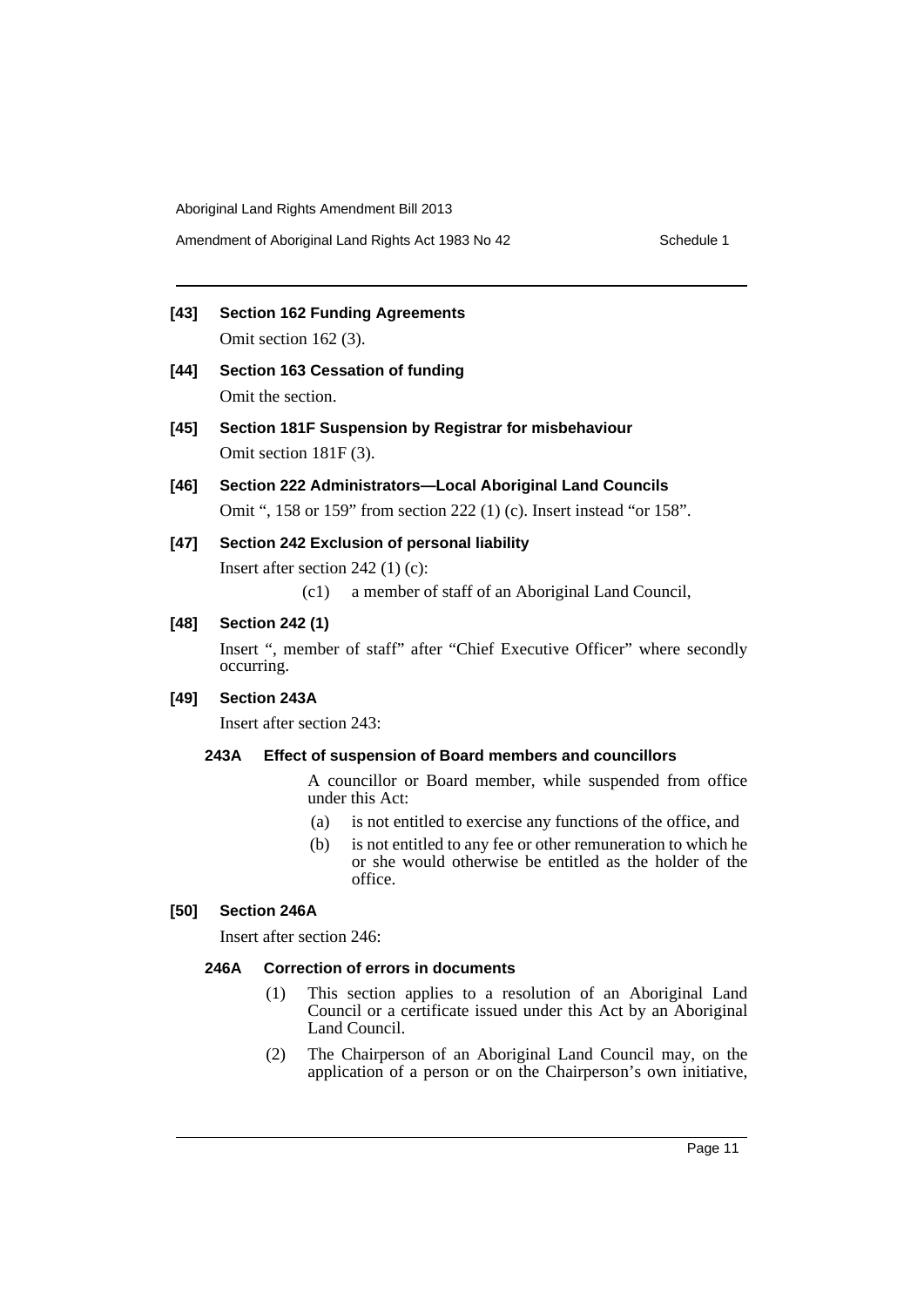Schedule 1 Amendment of Aboriginal Land Rights Act 1983 No 42

correct any of the following in any document to which this section applies that was created or issued by that Council:

- (a) a clerical mistake,
- (b) an error arising from an accidental slip or omission,
- (c) a mistake in the description of any person or thing,
- (d) a defect of form.

## **[51] Section 252 Regulations**

Omit "New South Wales Aboriginal Land Council" from section 252 (2) (l). Insert instead "Registrar".

#### **[52] Schedule 3 Procedure of Boards and Councils**

Insert at the end of clause 2:

(2) If there is no Board of a Local Aboriginal Land Council and there is no administrator appointed for that Council, the Registrar may call a meeting of the Council for the purpose of electing a Board.

## **[53] Schedule 4 Savings, transitional and other provisions**

Insert at the end of clause 1A (1):

any other Act that amends this Act

## **[54] Schedule 4, Part 11**

Insert after Part 10:

## **Part 11 Aboriginal Land Rights Amendment Act 2013**

## **55 Definition**

In this Part:

*amending Act* means the *Aboriginal Land Rights Amendment Act 2013*.

## **56 Existing employment of staff members**

The amendment of section 144 by the amending Act does not affect the employment of a staff member of the New South Wales Aboriginal Land Council if the employment commenced before the commencement of the amendment.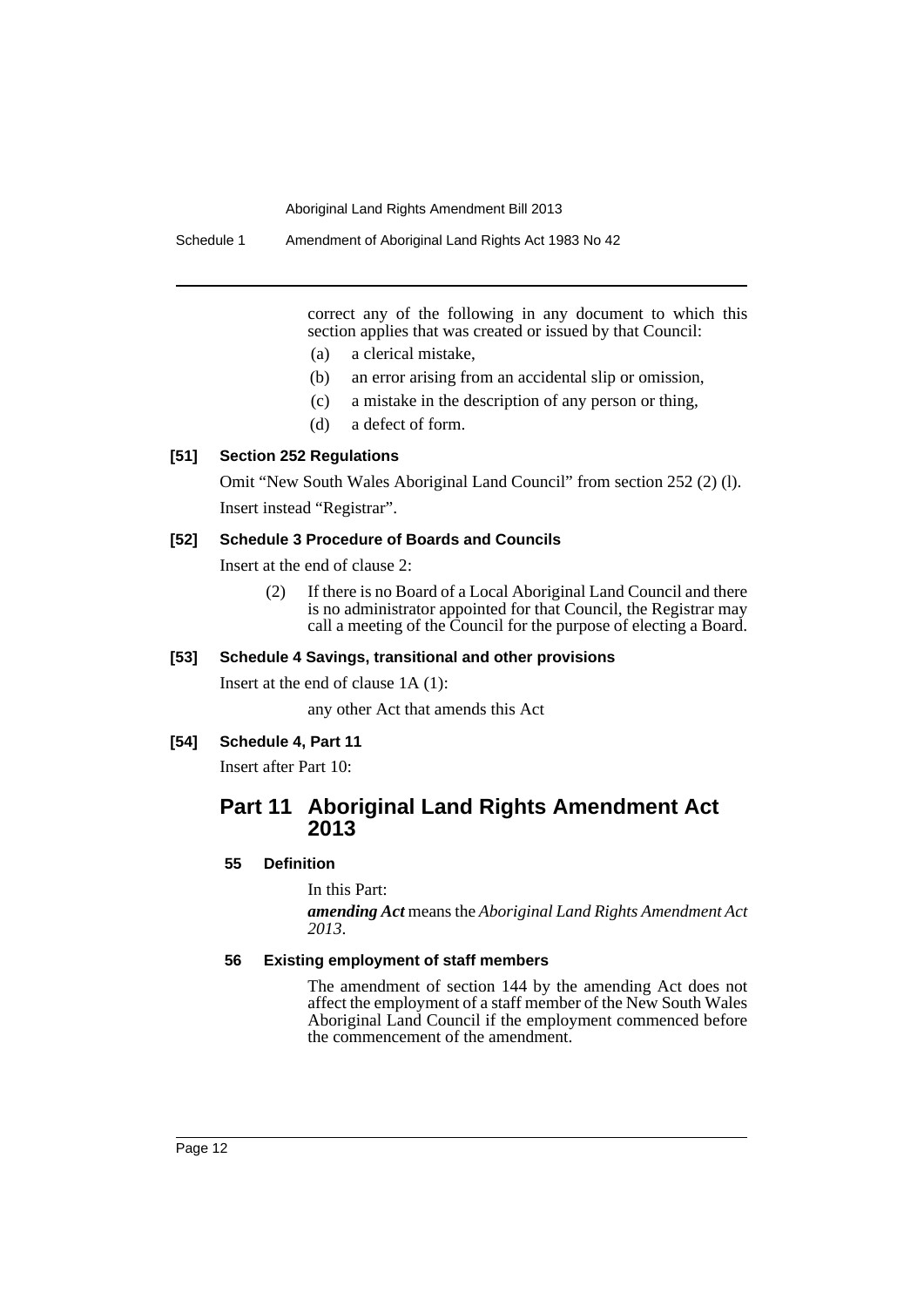Amendment of Aboriginal Land Rights Act 1983 No 42 Schedule 1

## **57 Appeals from decisions of Administrative Decisions Tribunal**

An amendment made to section 70, 71, 136 or 137 by the amending Act applies only to decisions of the Administrative Decisions Tribunal made after the commencement of the amendment.

### **58 Community development levy**

- (1) An amendment made to section 42T, or clause 113 of the *Aboriginal Land Rights Regulation 2002*, by the amending Act does not affect any liability for duty charged on a dutiable transaction that occurred before the commencement of the amendment.
- (2) Clause 113A of the *Aboriginal Land Rights Regulation 2002* (as inserted by the amending Act) does not affect any liability for duty charged on a dutiable transaction that occurred before the commencement of that clause.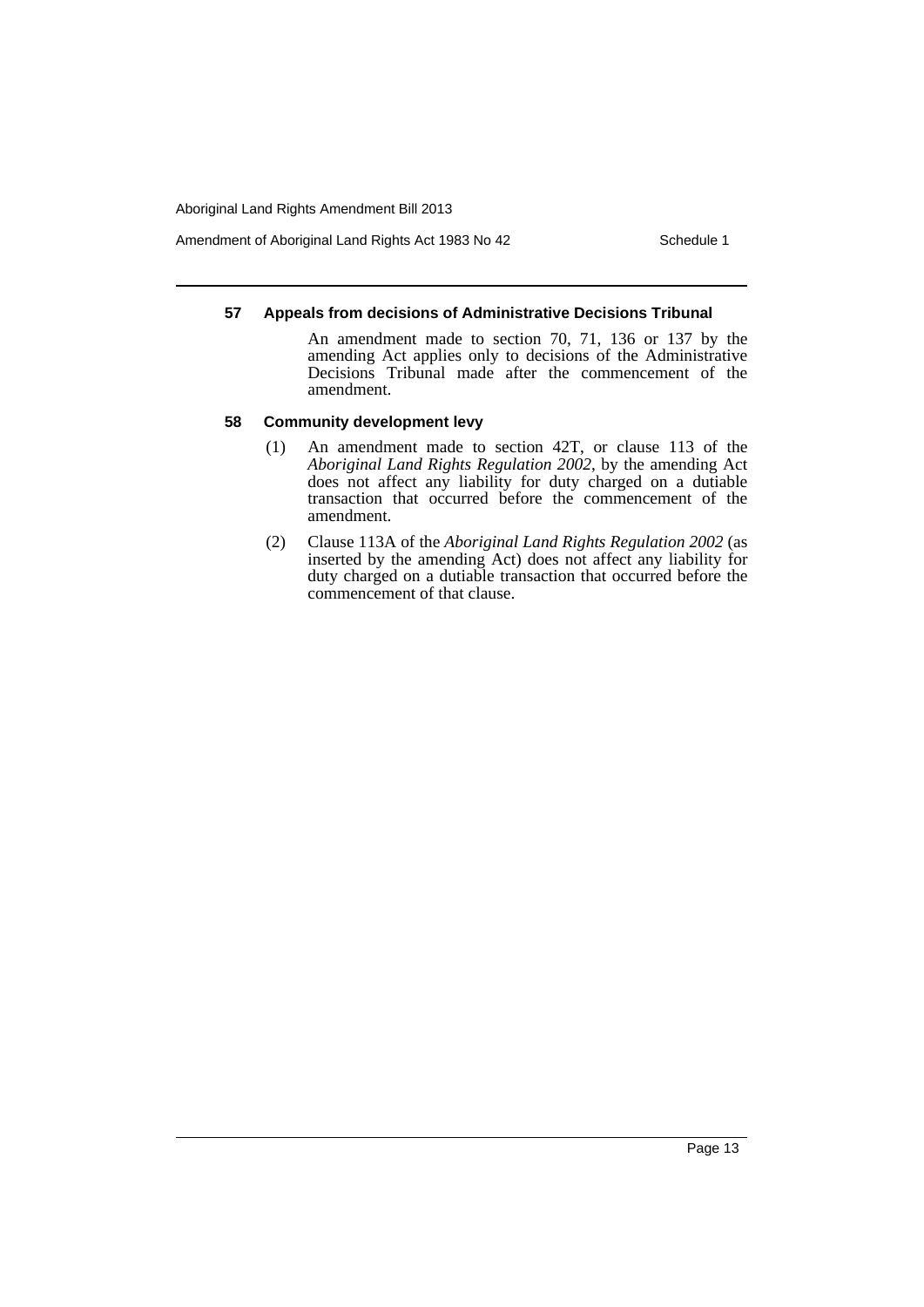## <span id="page-15-0"></span>**Schedule 2 Amendment of other Act and regulation**

## **2.1 Aboriginal Land Rights Regulation 2002**

#### **[1] Clause 25G Training requirements for Board members**

Omit "The New South Wales Aboriginal Land Council must arrange training for each member elected for the first time to a Board of a Local Aboriginal Land Council" from clause 25G (1).

Insert instead "For the purposes of section 65 of the Act, the training to be arranged by the New South Wales Aboriginal Land Council is training".

## **[2] Clause 31 Staff vacancies**

Omit clause 31 (1). Insert instead:

- (1) For the purposes of section 79A (1) of the Act, the manner of advertising a vacancy in the position of chief executive officer of a Local Aboriginal Land Council is to advertise the position:
	- (a) in a newspaper circulating in the area of the Council, and
	- (b) in a major indigenous newspaper circulating throughout the State.

## **[3] Clause 91 Staff vacancies**

Omit clause 91 (1). Insert instead:

- (1) For the purposes of section 143A (1) of the Act, the manner of advertising a vacancy in the position of Chief Executive Officer of the New South Wales Aboriginal Land Council is to advertise the position:
	- (a) in a newspaper circulating in the area of the Council, and
	- (b) in a major indigenous newspaper circulating throughout the State.

## **[4] Clause 95**

Omit the clause. Insert instead:

### **95 Auditors**

The New South Wales Aboriginal Land Council must not include a person on the list of auditors required to be kept under section 153 of the Act unless the person is:

- (a) a registered company auditor, or
- (b) a member of the National Institute of Chartered Accountants, or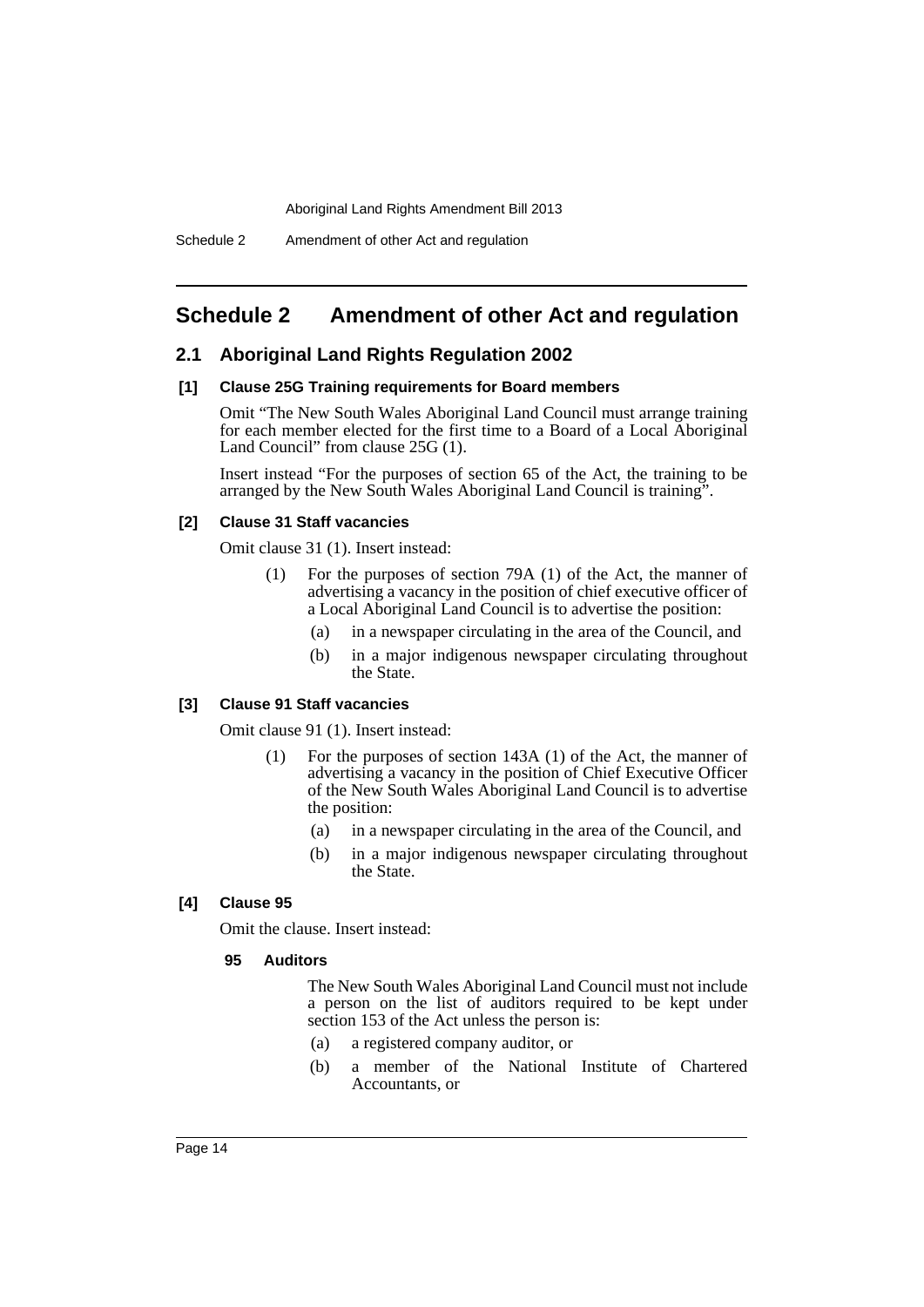Amendment of other Act and regulation Schedule 2

- (c) a member of CPA Australia, or
- (d) a member of the Institute of Chartered Accountants Australia.

### **[5] Clauses 113 and 113A**

Omit clause 113. Insert instead:

### **113 Amount of community development levy**

For the purposes of section 42T of the Act, the prescribed percentage (if any) of the duty that would be payable under the *Duties Act 1997* for a dutiable transaction is the percentage set out in Schedule 6A.

## **113A Transactions to which community development levy does not apply**

The community development levy does not apply to a dutiable transaction if the dutiable value of the land concerned is \$80,000 or less.

## **[6] Schedule 2 Model rules for Local Aboriginal Land Councils**

Omit clause 21 (2) (c).

## **2.2 National Parks and Wildlife Act 1974 No 80**

### **[1] Section 71O Vesting and reservation of Schedule 14 lands**

Omit "joint tenants (without the benefit of survivorship)" from section  $71O(2)$  (b).

Insert instead "tenants in common".

## **[2] Section 71P Effect of publication of proclamation**

Omit "joint tenants (without the benefit of survivorship)" from section  $\tilde{7}$  IP (2).

Insert instead "tenants in common".

## **[3] Schedule 3 Savings, transitional and other provisions**

Insert at the end of clause 1 (1):

*Aboriginal Land Rights Amendment Act 2013*